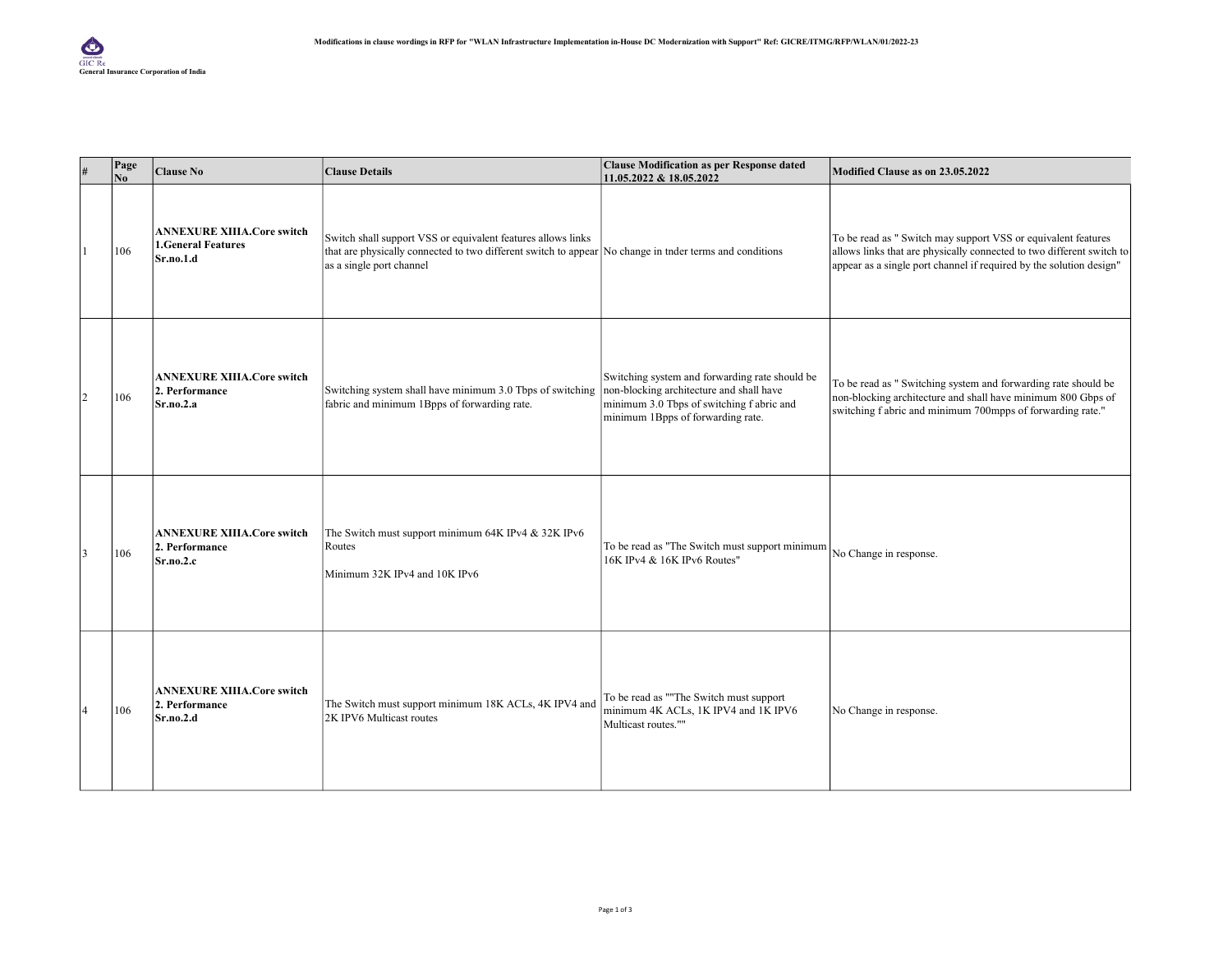|                | Page<br>N <sub>0</sub> | <b>Clause No</b>                                                   | <b>Clause Details</b>                                                                                                                                                                                                                                                                                                                                                  | <b>Clause Modification as per Response dated</b><br>11.05.2022 & 18.05.2022                                                                                                              | Modified Clause as on 23.05.2022                                                                                                                                                                                                                                                                                                                                                  |
|----------------|------------------------|--------------------------------------------------------------------|------------------------------------------------------------------------------------------------------------------------------------------------------------------------------------------------------------------------------------------------------------------------------------------------------------------------------------------------------------------------|------------------------------------------------------------------------------------------------------------------------------------------------------------------------------------------|-----------------------------------------------------------------------------------------------------------------------------------------------------------------------------------------------------------------------------------------------------------------------------------------------------------------------------------------------------------------------------------|
| 5              | 106                    | <b>ANNEXURE XIIIA.Core switch</b><br>2. Performance<br>Sr.no.2.e   | Switch shall support application visibility and traffic<br>monitoring with minimum 60 K sflow/jflow/Netflow entries.                                                                                                                                                                                                                                                   | No Change in tender terms and conditions. The<br>clause is inherently of either/or nature.                                                                                               | To be Read as " Switch shall support application visibility and<br>traffic monitoring with minimum 8K sflow/jflow/Netflow entries.                                                                                                                                                                                                                                                |
| 6              | 106                    | <b>ANNEXURE XIIIA.Core switch</b><br>2. Performance<br>Sr.no.2.f   | Packet buffer: 32 MB                                                                                                                                                                                                                                                                                                                                                   | No change in tender Terms and conditions                                                                                                                                                 | No change in tender Terms and conditions                                                                                                                                                                                                                                                                                                                                          |
| $\overline{7}$ | 106                    | <b>ANNEXURE XIIIA.Core switch</b><br>3. Functionality<br>Sr.no.3.a | Must support IEEE Standards of Ethernet: IEEE 802.1D,<br>802.1 AE, 802.1s, 802.1w, 802.1x, 802.3ad, 802.1ae (256-bit No change in tender terms and conditions<br>and 128-bit AES), 802.3x, 802.1p, 802.1Q, 1588v2                                                                                                                                                      |                                                                                                                                                                                          | To be read as<br>"Must support IEEE Standards of Ethernet: IEEE 802.1D, 802.1<br>AE, 802.1s, 802.1w, 802.1x, 802.3ad, 802.3x, 802.1p, 802.1Q. It<br>may support 802.1ae (256 bit and 128 bit AES) if required by the<br>solution design"                                                                                                                                          |
| 8              | 106                    | <b>ANNEXURE XIIIA.Core switch</b><br>3. Functionality<br>Sr.no.3.b | Must support mac sec encryption support with based<br>encryption algorithm on hardware                                                                                                                                                                                                                                                                                 | To be read as<br>" Must support mac sec encryption support with<br>encapsulation"                                                                                                        | To be read as<br>" Must support mac sec encryption support with based<br>based encryption algorithm on hardware / VxLAN encryption algorithm on hardware / VxLAN encapsulation if<br>required by the solution design"                                                                                                                                                             |
| 9              | 106                    | <b>ANNEXURE XIIIA.Core switch</b><br>3. Functionality<br>Sr.no.3.c | Must support BGP, MPLS, IS-IS, VRF, VXLAN, NAT,<br>OSPF Routed Access, Policy-Based Routing (PBR), PIM SM,<br>and Virtual Router Redundancy Protocol (VRRP) from Day 1                                                                                                                                                                                                 | To be read as<br>"Must support BGP, MPLS, IS-IS, VRF, VXLAN,<br>OSPF Routed Access, Policy-Based Routing<br>(PBR), PIM SM, and Virtual Router Redundancy<br>Protocol (VRRP) from Day 1." | To be read as<br>Must support BGP, IS-IS, OSPF Routed Access, Policy-Based<br>Routing (PBR), PIM SM, and Virtual Router Redundancy Protocol<br>(VRRP) from Day 1"                                                                                                                                                                                                                 |
| 10             | 106                    | <b>ANNEXURE XIIIA.Core switch</b><br>3. Functionality<br>Sr.no.3.e | Switch must support management features like SSHv2,<br>SNMPv2c, SNMPv3, IGMP, Netconf/YANG                                                                                                                                                                                                                                                                             | To be Read as<br>"Switch should support management features like<br>SSHv2, SNMPv2c, SNMPv3, IGMP,<br>Netconf/YANG / REST API "                                                           | To be Read as<br>"Switch should support management features like SSHv2,<br>SNMPv2c, SNMPv3, IGMP, Netconf/YANG / REST API or<br>equivalent"                                                                                                                                                                                                                                       |
| 11             | 107                    | <b>ANNEXURE XIIIA.Core switch</b><br>4. Interface<br>Sr.no.4.a     | Switch must have minimum $48x1/10/25Gig + 4x40/100Gig$<br>uplink ports. Each Switch must be populated with 36x10Gig<br>Multimode transceivers, 4x10Gig single mode transceivers, 8 Multimode transceivers, 4x10Gig single mode<br>$\vert x \vert$ 1 Gig copper ports & 2x 40 Gig multimode transceivers from transceivers, 8 x 1 Gig copper ports & 2x 40 Gig<br>day 1 | To be read as " Switch must have minimum<br>$48x1/10Gig + 4 x40/100Gig$ uplink ports. Each<br>Switch must be populated with 36x10Gig<br>multimode transceivers from day 1."              | To be read as " Switch must have minimum $48x1/10Gig + 4$<br>x40/100Gig uplink ports. Each Switch must be populated with<br>36x10Gig Multimode transceivers, 4x10Gig single mode<br>transceivers, $8 \times 1$ Gig copper ports & 2x 40 Gig multimode<br>transceivers from day 1. or 2x100G ports as required by the<br>solution design to meet the requirments in Scope of work" |